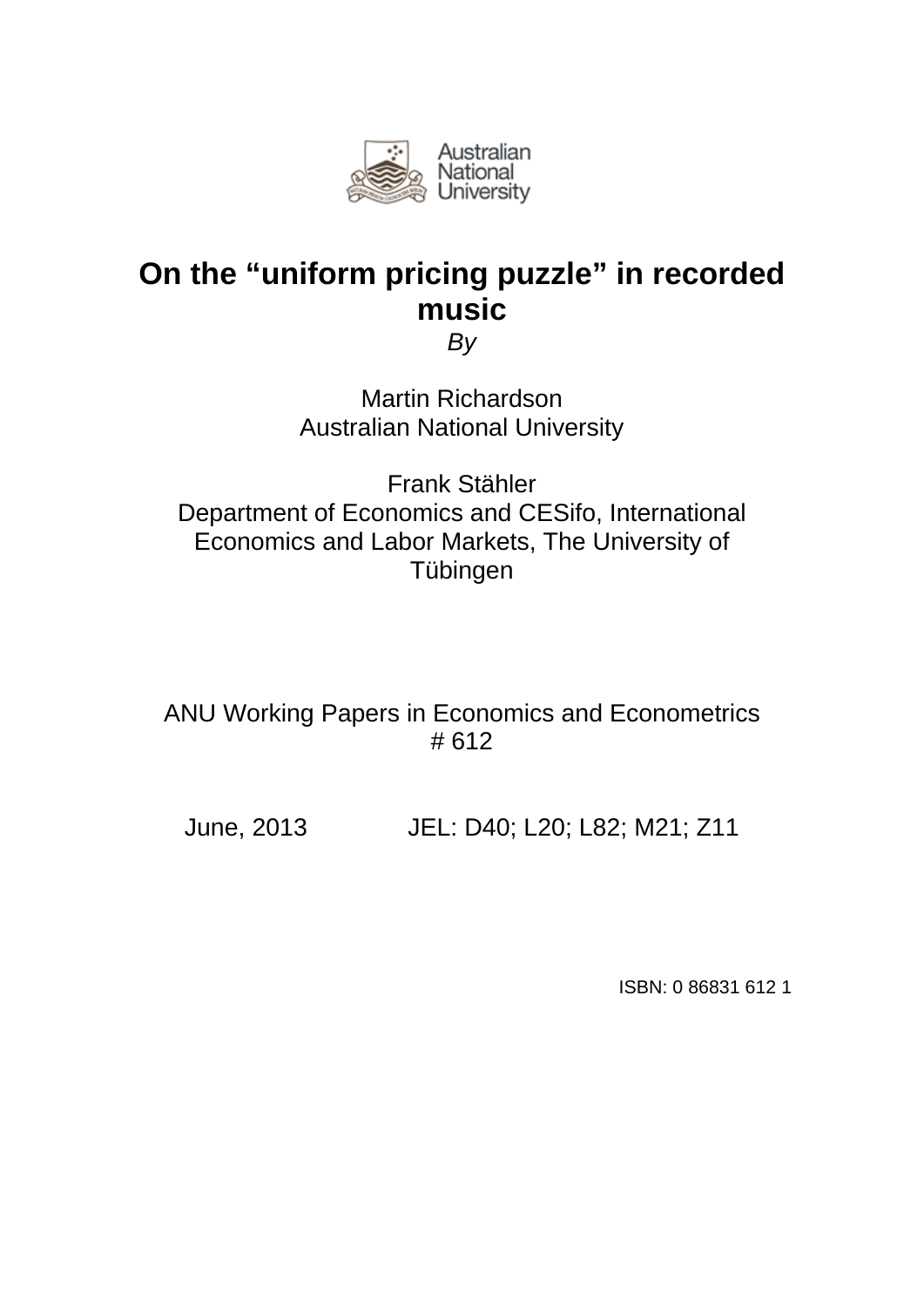## **On the "uniform pricing puzzle" in recorded music**§

Martin Richardson<sup>\*</sup> and Frank Stähler<sup>†</sup>

June 2013

### **Abstract**

This paper proposes a possible explanation for uniform pricing in the recorded music industry, based on a pooling equilibrium across different quality types. We show that an *ex ante* ability to invest in the probability of success – which we identify with record companies' A&R expenditures – makes such a pooling equilibrium more likely.

Keywords: *Recorded music, Uniform prices*

1

JEL Classifications: *D40; L20; L82; M21; Z11*

<sup>§</sup> We are grateful to Yijuan Chen and to participants at the ANU Theory Brown Bag Seminar for useful discussion and comments. Any remaining errors are, of course, our own.<br>
<sup>\*</sup> Personal School of Fernanics. CDE. The Australian Mational University

Research School of Economics, CBE, The Australian National University, Canberra ACT 0200, Australia. Email: martin.richardson@anu.edu.au. Richardson was a visitor at the University of Tübingen when this paper was written and thanks them for their hospitality. Corresponding author.

<sup>†</sup> Department of Economics and CESifo, International Economics and Labor Markets, The University of Tübingen, Mohlstr. 36 (V4) D-72074 Tübingen, Germany. Email: frank.staehler@uni-tuebingen.de.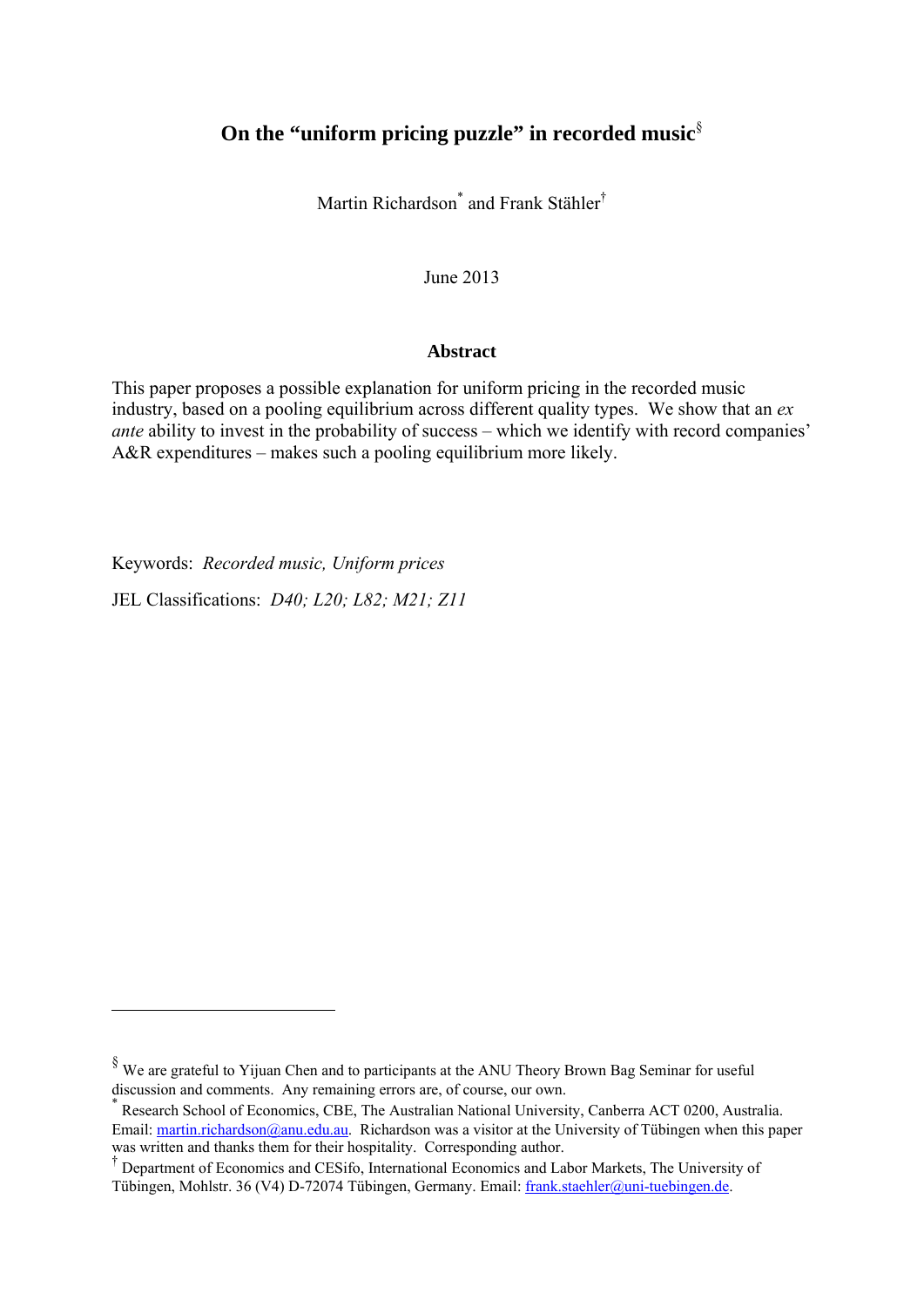### **Introduction**

1

In the week of January 15 2013, Amazon.com listed a number of new CD releases for various artists including A\$AP Rocky, Jason Castro, 2Cellos, Yo La Tengo and Free Energy. The likely popularity of these artists can be casually assessed by looking at the maximum number of views their assorted videos have received on Youtube – for these 5 artists it was, in early February 2013, 9.5m, 4.4m, 2.5m, 0.82m and 0.01m respectively. And yet all of these CD releases were priced at US\$9.99.

It has been a long-standing puzzle why record companies appear to "leave money on the table" by not engaging in differentiated pricing across their new releases.<sup>1</sup> Most explanations of the phenomenon hinge on supposedly distinctive aspects of the demand side. Orbach (2004) suggests, in the context of movie theatre ticket pricing, that explanations of uniform pricing fall into five categories, three of which are, "(i) concerns that variable pricing would antagonize patrons; (ii) uncertainty surrounding the success of newly released movies; [and] (iii) concerns that prices would be interpreted as quality signals.<sup>32</sup> In this paper we argue that four features of the industry combine to suggest another reason for the observation of uniform pricing: that *ex ante* uninformed firms make initial investments that undermine subsequent incentives for a now-informed firm to signal its type and increase the likelihood of a pooling equilibrium across quality types wherein prices are the same for all qualities.

The first of the four relevant features of the industry is that, at least to a first approximation, the production costs of a high-quality good are much the same as those of a

<sup>&</sup>lt;sup>1</sup> Similar puzzles have been noted in the retail of online download music – see Shiller and Waldfogel (2011) for a comprehensive discussion of Apple iTunes pricing and an effort to measure the costs of uniform pricing – and in the movie industry. In the latter case it is the uniform pricing behavior of exhibitors – i.e. movie theatres – rather than producers that is the puzzle: see Orbach (2004) and Orbach and Einav (2007). 2

 $2\degree$  The other two categories of explanation Orbach (2004) notes are the perceived costs of administering variable pricing and concerns that variable pricing would complicate the principal-agent relationships between exhibitors and distributors.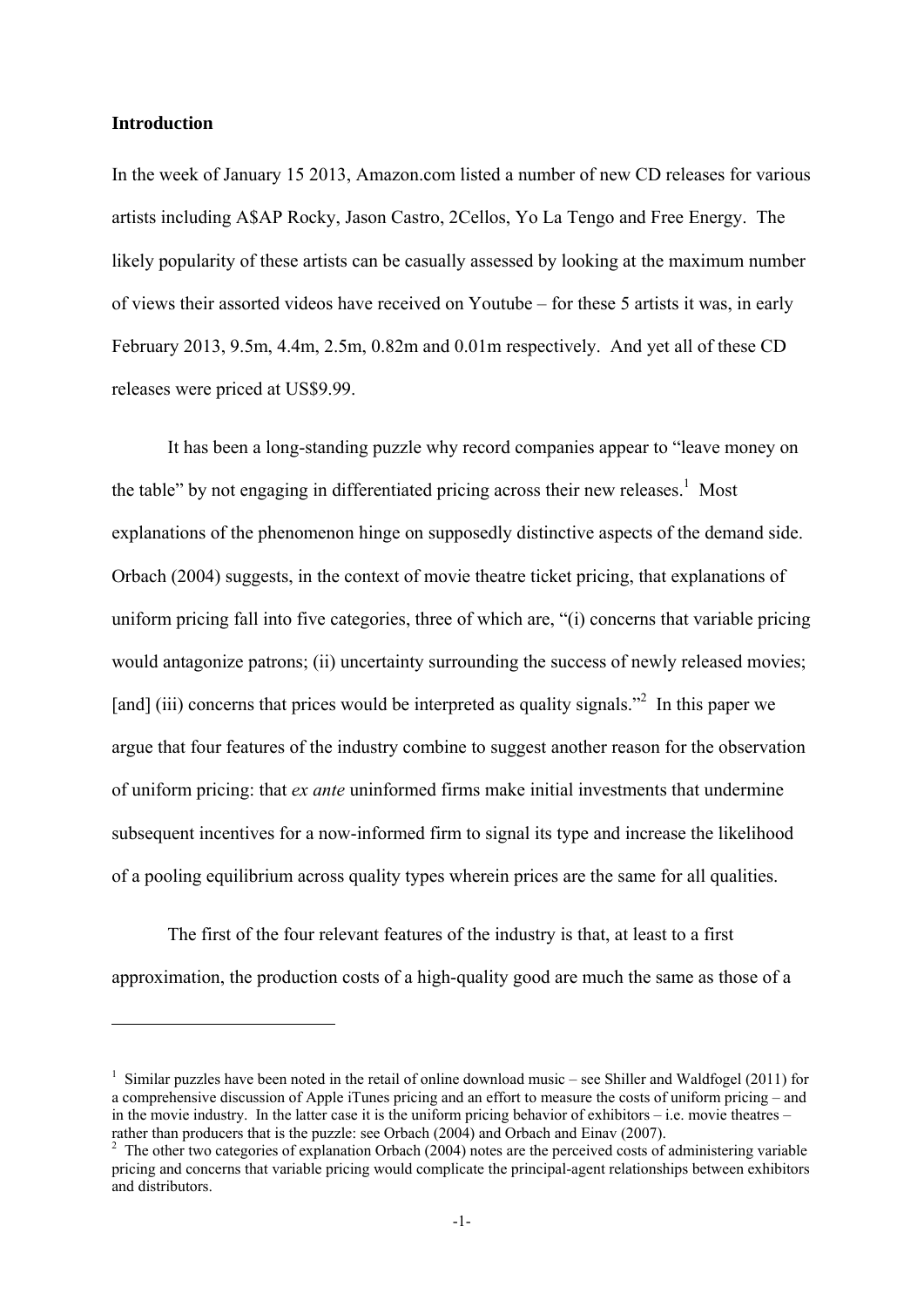low-quality good. The notion of 'quality' is a slippery one in this context and we use it simply as a short-hand for popularity with consumers, so this point is simply that the *ex ante*  production costs of a popular recording are essentially the same as those for one that is less successful *ex post*. This means the industry cannot be well characterized as one in which firms invest directly in the quality of a particular recording (and can potentially signal their types through that investment.) Second, word-of-mouth sales are very important for these experience goods. (Orbach (2004, p.357) cites one Hollywood commentator as remarking, "[i]f it doesn't open, you're dead" meaning that a movie that does not make an initial splash on its opening weekend will not generally succeed at the box office or in secondary markets.) Third, promotional expenditures – advertising, marketing and publicity (which we shall refer to in aggregate as 'advertising') – are very significant for record companies<sup>3</sup> and this, combined with the importance of word-of-mouth sales, potentially serves a signaling role (as we explain below). Fourth, while producers may *ex ante* be unaware of the quality of their proposed productions, they can and do spend substantial sums on efforts to improve the *expected* quality.<sup>4</sup>

Putting these together, our argument is as follows. We consider a 3-period setting in which there is product development –  $A\&R$  – in period zero and then two periods of product sales. Suppose a firm produces – and sells in the last two periods – either a low  $(L)$  or high quality (*H*) good at the same cost and with known *ex ante* probabilities. Consumers have a

1

<sup>&</sup>lt;sup>3</sup> "The marketing and promotion of artists is one of the largest items of spending in a record company's budget" writes the International Federation of the Phonographic Industry (IFPI, 2012 p.23) and report that, "[i]n 2011, record companies are estimated to have invested US\$4.5 billion worldwide in artists and repertoire (A&R) combined with marketing. This represented 26 per cent of industry revenues." (IFPI, 2012 p.7.) Elberse and Ofek (2007), in a Case Study of a U.S. record company, provide a proforma profit and loss statement for an 'average' superstar band (Exhibit 9a, p.25) and suggest that for production costs of a recording (distribution, manufacturing, royalties, copyright and so on) of \$18.5m, marketing and promotion costs would be a further \$6m.

 $4$  In a record company it falls to the Artist and Repertoire (A&R) department to identify and nurture talent. IFPI (2012 p.9) estimates that, "record companies worldwide invested 16 per cent of their revenues in A&R activity in 2011." In light of the numbers provided in footnote 3 this amounts to over US\$2.7b.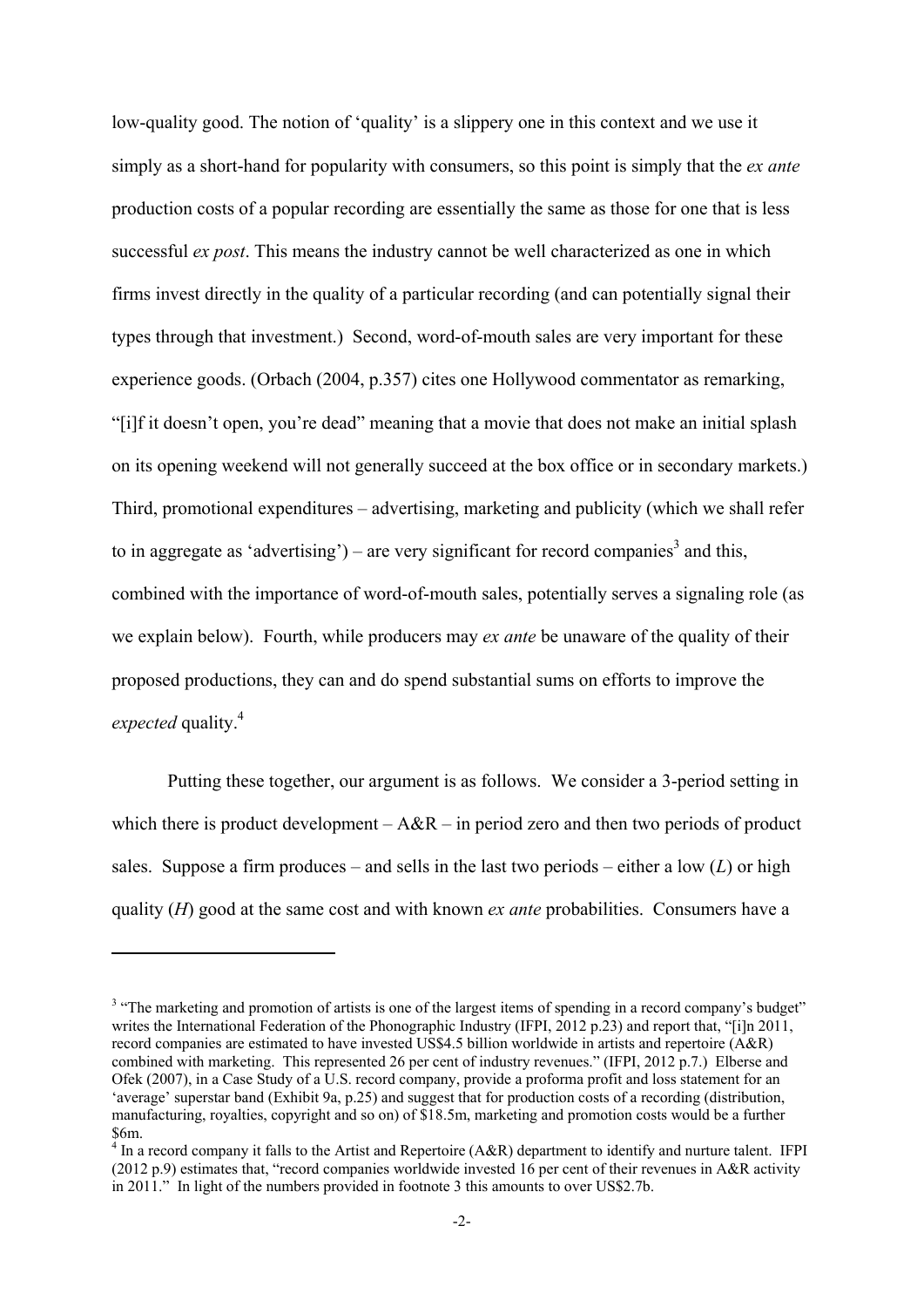higher willingness to pay for an *H* good than for an *L* one and, furthermore, word-of-mouth sales, which potentially depend on the size of first-period sales, are higher for an *H* good than an *L* one. Suppose that, once the product is developed, the firm realizes its type but that this is not directly observable to consumers until the good has been marketed. Thus we have asymmetric information for the first period of the good's life, with word-of-mouth ensuring full information thereafter In our model an *H* firm cannot signal its type through prices, as this can be costlessly mimicked. Advertising to stimulate first-period demand is more attractive for an *H* firm than an *L* because of the greater spillover into second-period sales and we could observe a separating equilibrium in period 1 in which an *H* firm's advertising level is distorted upward in order to signal its type and each type is marketed at a different price. Now consider the product development stage. Before the game above is played out a firm does not know the quality of the good it will produce but it can invest up front in increasing the probability that it will produce a high-quality good. We show that expected profits are convex in that probability for an uninformed firm so, depending on the costs of such an investment, it may choose optimally to undertake it. But this increases the likelihood of a pooling equilibrium in the following pricing game; that is, the pre-marketing investment stage makes uniform pricing more likely.

The next section of the paper makes this argument more formally and the following section illustrates it with a specific example. A final section concludes.

#### **Model**

Consider a record company that is producing a new recording. Suppose that it can be one of two types,  $\theta_L$  or  $\theta_H$ , where the probability of the latter is  $\rho$ . While we shall refer to these types as indicating 'quality' wherein  $\theta_L < \theta_H$ , it should be understood that this refers to the

-3-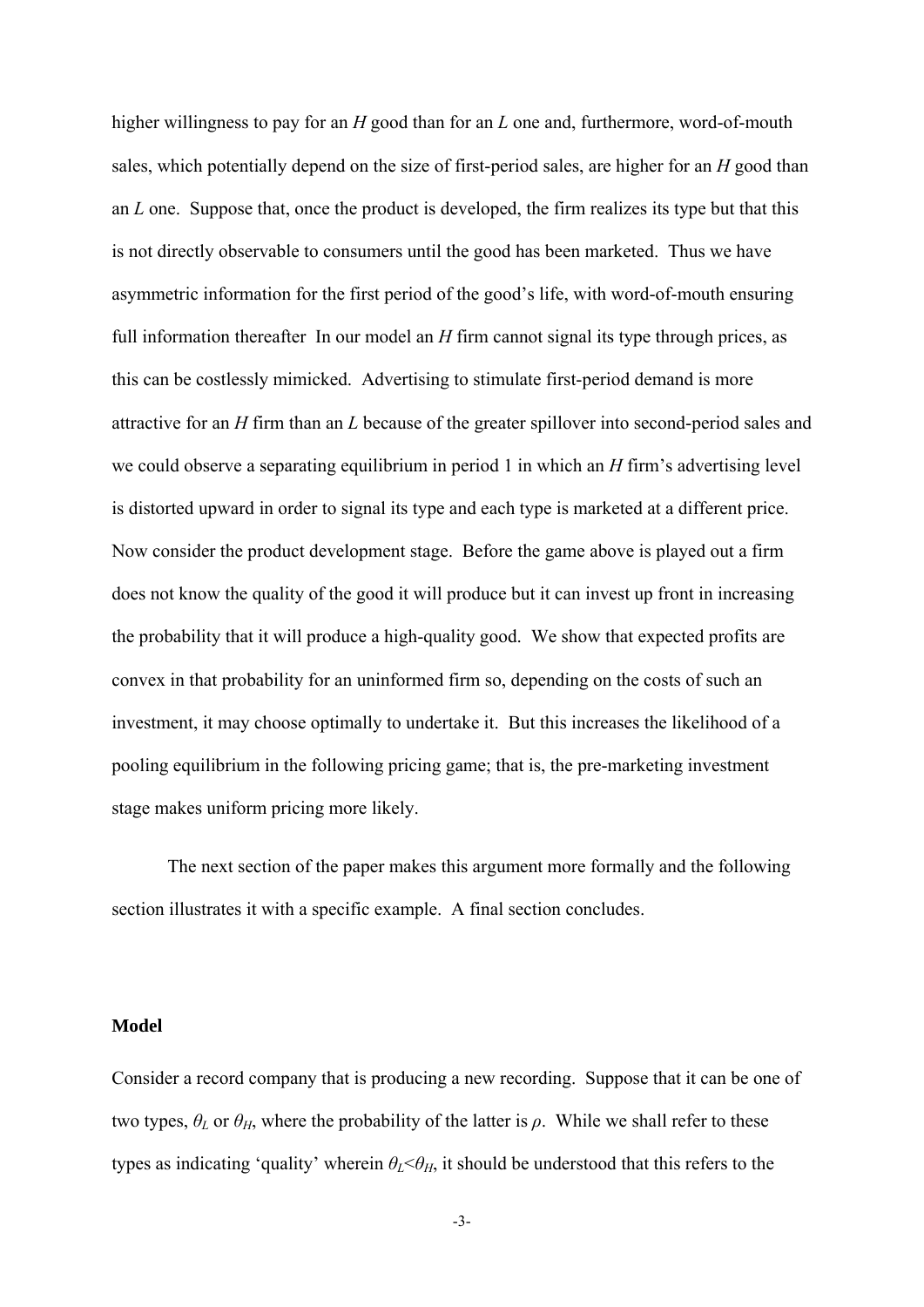appeal of the type to consumers. The record company sets a price *p* in period one and also chooses a level of advertising, *a*, at that point. The product is sold, potentially, for two periods. In the first period, consumers observe *a* as well as the price charged for the good. On the basis of this, they form beliefs as to the probability that the good's type is *H*. Let  $\mu^0 = \rho$ denote the prior belief and  $\mu(a,p) \in [0,1]$  denote the posterior belief that the good is of high quality.

*Period One*: There are *a* consumers, each consumer getting surplus of  $u=\theta_i$ -*p*, where  $\theta_i$ is the true type of the product and *p* denotes the price charged for the good. A consumer is willing to pay  $\mu(a,p)\theta_H + (1-\mu(a,p))\theta_L$  for the good. The cost of advertising for the firm,  $C(a)$ , is increasing and convex in *a*:  $C$   $>$  0,  $C$   $>$  0.<sup>5</sup>

*Period Two*: A low-quality type (now revealed) faces no demand,<sup>6</sup> a high-quality type faces  $\beta a$  consumers each with  $u=\theta_H-p_2$  for some  $\beta<1$  and  $p_2$  chosen by the firm. It is clear that, given full information in period 2,  $p_2 = \theta_H$  in equilibrium.

The profit of the firm will depend on its true type (an *H* type selling for two periods), the consumers' beliefs concerning the firm's type and the level of advertising (which affects both period 1 and period 2 sales.) Our solution concept is Perfect Bayesian Equilibrium (PBE): a set of strategies  $p(\theta)$  and  $q(\theta)$  for each firm type and beliefs for consumers  $u(a,p)$ such that strategies are sequentially rational and beliefs are consistent, where possible. Following Milgrom and Roberts (1986) we also require that equilibria be immune to the sequential elimination of dominated strategies. Finally, let  $\pi_i^j(a,p)$  denote the profits of a firm

1

<sup>&</sup>lt;sup>5</sup> Monotonicity of  $C(a)$  ensures that market size  $a$  is perfectly inferable from observing  $C$  and vice-versa. In what follows we shall on occasion, for convenience, refer to *a* as the firm's level of advertising, but it should be understood that this is for ease of exposition only.

<sup>6</sup> This is simply a normalization for convenience: what is required is that second-period sales are lower for an *L* type firm than for an *H* type. We assume that consumers are willing to pay some price,  $\theta$ *l*, in period 1 for a product known to be of low quality but that no consumers are willing to buy a known low-quality good in period 2 but  $\theta_L$  can be set to zero.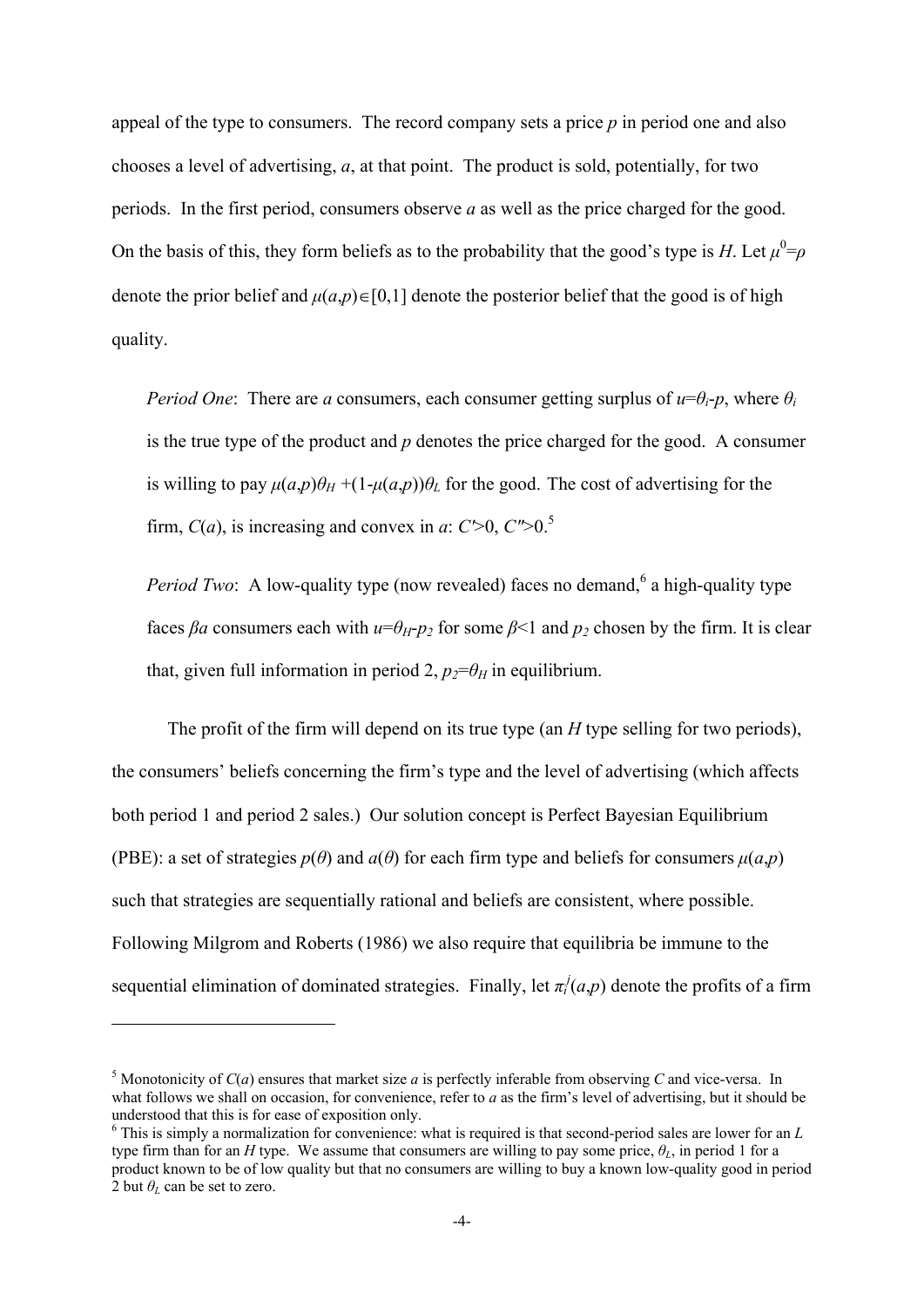of quality type *i*=*L*, *H* in a *j*-equilibrium for *j*=*s*,*p* (for separating and pooling) with advertising of *a* and a first-period price *p*. So, for example,  $\pi_L^p(a^p, p^p) = a^p p^p - C(a^p)$  and  $\pi$ <sup>*H*</sup><sup>*p*</sup>(*a<sup><i>p*</sup>,*p<sup>p</sup>*)=*a<sup>p</sup>p<sup>p</sup>*+*βa<sup>p</sup>θH*-*C*(*a<sup>p</sup>*).

## **Equilibria**

<u>.</u>

## *Full information*

It is useful to start by considering the case of full information where a firm's type is known to consumers. A  $\theta_L$  type will optimally choose  $p = \theta_L$  and so seeks to maximize  $\pi_L = a_L \theta_L - C(a_L)$ over  $a_L$ . Denoting  $C'(a)$  as  $f(a)$ , this implies  $a_L \equiv a_L^* = f^{-1}(\theta_L)$  and so  $\pi_L^* = a_L^* \theta_L - C(a_L^*)$ .

A  $\theta_H$  type will optimally choose  $p = p_2 = \theta_H$  and so seeks to maximize  $\pi_H = a_H \theta_H (1 + \beta)$ -*C*(*a<sub>H</sub>*) over *a<sub>H</sub>*. This implies  $a_H \equiv a_H^* = f^{-1}((1+\beta)\theta_H)$  and so  $\pi_H^* = a_H^*\theta_H(1+\beta)$ -*C*( $a_H^*$ ). Note that if we write  $\pi_H$  as  $a_H p_I + \beta a_H p_2$  -*C*( $a_H$ ) then our FOC for  $a_H$  is  $a_H = f^{-1}(p_I + \beta p_2)$  so, because  $f' = C'' > 0$ , an increase in  $p_1$  (or  $p_2$ ) will mean a higher optimal level of advertising. Note, too, that the convexity of *C*(.) in *a* and the fact that  $\theta_L < \theta_H < (1+\beta)\theta_H$  imply that  $a_L^* < a_H^*$  and that both of these choices are unique maximisers.

## *Characterization of separating equilibrium*

A separating equilibrium occurs if the firm's type can be identified directly from its firstperiod choices. It is straightforward to demonstrate that an *H* type firm cannot signal its type through prices only<sup>7,8</sup> so a separating equilibrium here will occur if  $a_L \neq a_H$ . In any separating

 $<sup>7</sup>$  For a given level of advertising, the demand curve is essentially vertical in this model, up to the relevant</sup> reservation price for consumers' beliefs. Any potential separating equilibrium in which  $p \neq \theta$ , for  $i=L$ , *H* must be strictly dominated by a choice of a higher price, as this has no consequence for sales volumes.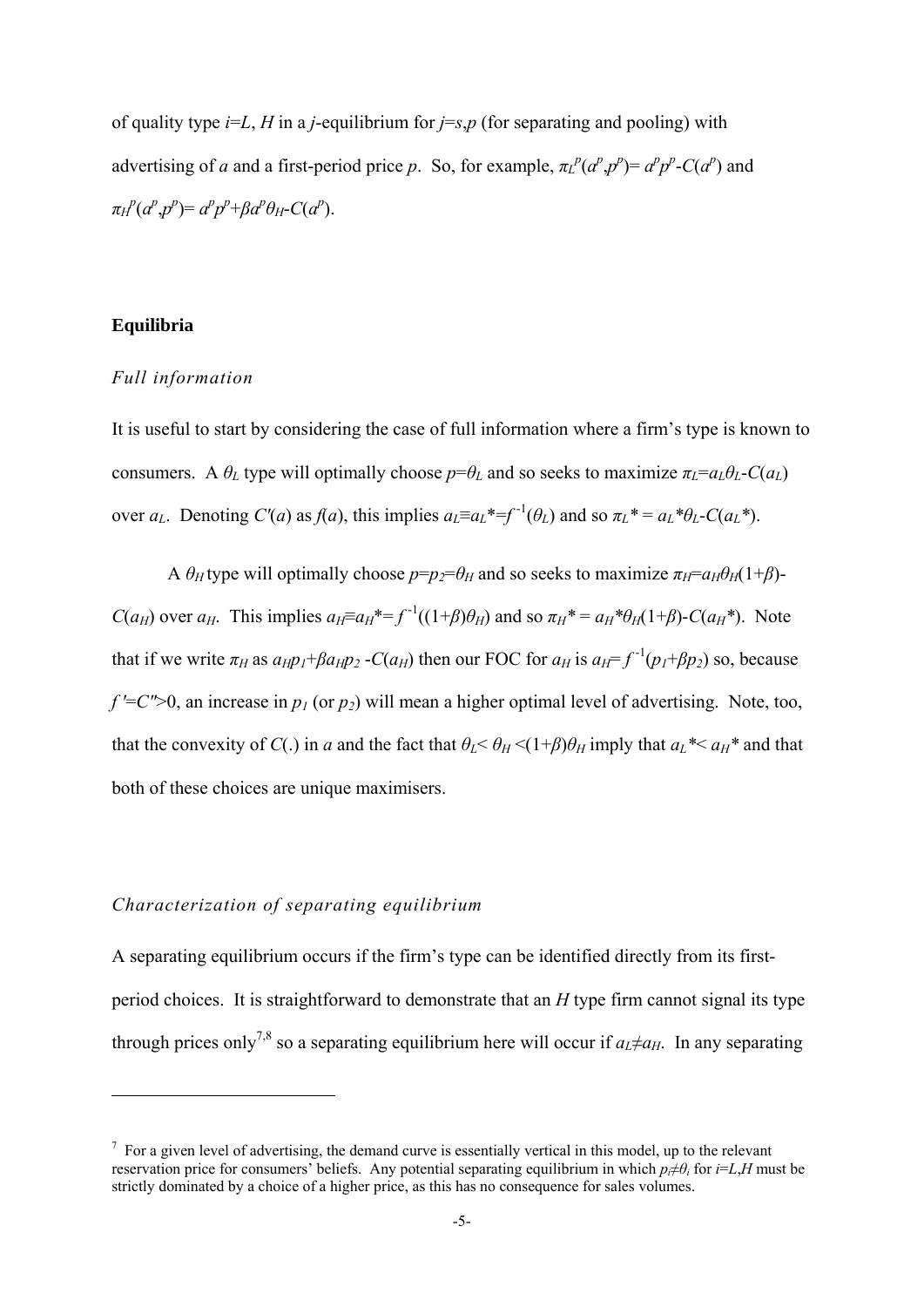equilibrium an *L* type firm must choose its full-information level of advertising,  ${a_L}^{*9}$  so the low-type firm's problem is exactly that it faces under full information and  $\pi_L^s(a_L^*, \theta_L) = \Pi(\theta_L, \theta'' = \theta_L).$ 

We turn, then, to characterizing the advertising behavior of an *H* type firm. In choosing its level of advertising in a separating equilibrium, an *H* type firm must distinguish itself from an *L* type firm; that is, it must ensure that it is not in the interests of an *L* type firm to mimic an *H* type. Let  $\Pi(\theta, \theta'')$  denote the profits of a firm of type  $\theta$  mimicking a type  $\theta''$ . Then:

$$
\Pi(\theta_L, \theta'' = \theta_L) = a_L \theta_L - C(a_L) \qquad \qquad \Pi(\theta_L, \theta'' = \theta_H) = a_H \theta_H - C(a_H)
$$

 $\Pi(\theta_H, \theta'' = \theta_L) = a_L \theta_L - C(a_L) + \beta a_L \theta_H$   $\Pi(\theta_H, \theta'' = \theta_H) = a_H \theta_H - C(a_H) + \beta a_H \theta_H$ 

So we have two no-mimicking constraints:

1

 $SSC_1$ :  $\Pi(\theta_L, \theta' = \theta_L) \ge \Pi(\theta_L, \theta'' = \theta_H) \Rightarrow a_L \theta_L - C(a_L) \ge a_H \theta_H - C(a_H)$  or

(i) ... 
$$
C(a_H) - C(a_L) \geq (a_H \theta_H - a_L \theta_L)
$$

SSC<sub>H</sub>:  $\Pi(\theta_H, \theta'' = \theta_H)$   $\Pi(\theta_H, \theta'' = \theta_I) \Rightarrow a_H \theta_H - C(a_H) + \beta a_H \theta_H$   $\ge a_I \theta_I - C(a_I) + \beta a_I \theta_H$  or

<sup>&</sup>lt;sup>8</sup> A significant early contribution to the literature on advertising to signal quality is Milgrom and Roberts (1986). Our model differs from theirs in that (1) advertising in our model is not purely dissipative but serves also to increase the market size and (2) demand here, for given beliefs, is not a smoothly declining function of price. For any given level of advertising and belief of consumers, the profit function for an *H* or an *L* type is identical with respect to price, up to the relevant willingness to pay for that belief (i.e.  $\theta_H$  or  $\theta_L$ ). Consequently, higher prices cannot signal high quality in our model. Milgrom and Roberts do note (p. 811) that, in their model, if the optimal first-best price charged by an *H* firm is the same as that charged by an *L* firm taken for an *H*, "then all signaling is via advertising". This is our result too: in our model these two prices both equal *θH*. A more recent contribution is Zhao (2000) who argues that choosing advertising and prices to signal quality in a model where, like ours, advertising increases the size of the market, can lead to the use of *lower* advertising to signal high quality. This arises because, unlike Milgrom and Roberts (1986) and the current paper, he assumes lower costs for a lower-quality producer. Consequently, the margin from a higher price is greater for a lowquality producer than a high-quality one and the incentive to mimic a high-quality firm that advertises a lot is very great – if taken for a high-quality firm it can consequently charge a higher price. As in Milgrom and Roberts (1986), Zhao (2000) assumes that demand, for given beliefs, is a smoothly declining function of price. <sup>9</sup> This follows from  $a_L^*$  being a unique maximiser. Thus  $\pi_L(a_L^{\prime}, \mu=0) \le \pi_L(a_L^* \mu=0) \ \forall a_L^{\prime} \ne a_L^*$ . Note, too, that we will have  $p=\theta$ *i* for  $i=L$ , H in any separating equilibrium: once revealed, neither type has an incentive to choose any price other than that which is optimal for its type.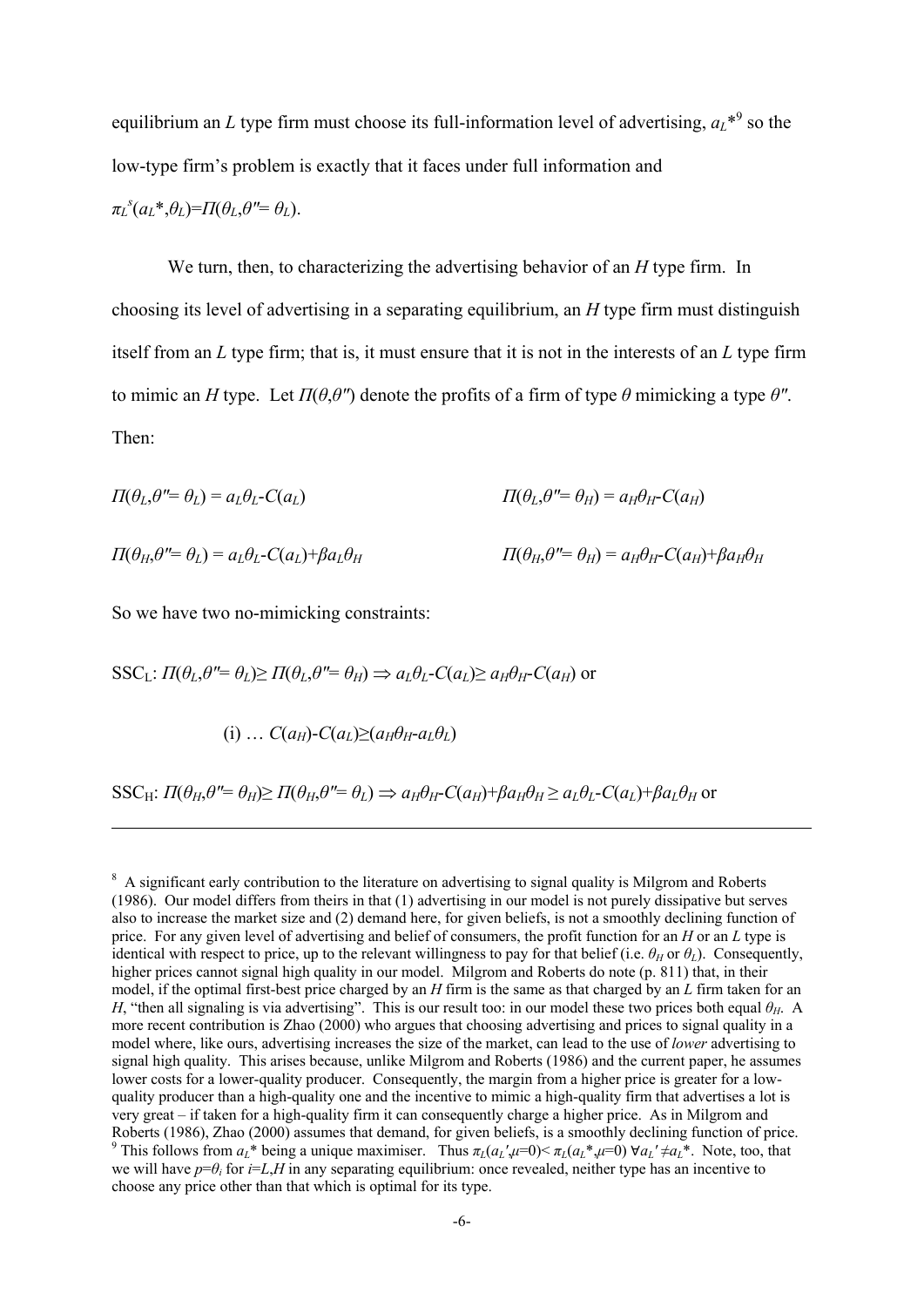## $(iii)$  …  $C(a_H)$ - $C(a_L) \leq (a_H \theta_H - a_L \theta_L) + \beta \theta_H(a_H - a_L)$

Suppose, first, that an *H* type firm simply chooses its full information optimum, so that  $\pi_H^s(a_H^*, \theta_H) = \pi(\theta_H, \theta'' = \theta_H)$  and suppose that, at these values, the SSC constraints are met.<sup>10</sup> If the separating equilibrium is undistorted – an *H* type just chooses *a* equal to its full information level – then a pooling equilibrium must *always* be worse for the high-quality firm, as it has a lower first-period price. There can exist no pooling equilibrium in such a case and the informational aspects of the problem play no part.

So we restrict attention henceforth to the case where the separating equilibrium requires signaling by an  $H$  type firm.<sup>11</sup> Any signaling equilibrium must involve a distorted level of advertising, say  $a_H^s > a_H^*$ . This means that the SSC<sub>L</sub> above holds exactly and solves implicitly for  $a_t^s$ :  $\pi_L(a_L^*, \theta_L) = \pi_L(a_H^s, \theta_H)$  or  $C(a_H^s)$ - $C(a_L^*) = (a_H^s \theta_H - a_L^* \theta_L)^{1/2}$  An L type gets profits of  $\pi_L(a_L^*, \theta_L)$  and an *H* type's profits are  $\pi_H^s = \pi_H(a_H^s, \theta_H)$ .<sup>13</sup>

## *Pooling equilibrium*

1

In a pooling equilibrium we observe a common level of advertising  $a^p$  for both types, the same market size in period one of  $a^p$  and a first-period price of  $p=(1-\rho)\theta_L+\rho\theta_H$ . In the second period an *H* type will still charge  $\theta$ <sup>H</sup>, clearly. So

 $\pi_L^p = a^p p$ -*C*( $a^p$ )

<sup>&</sup>lt;sup>10</sup> Clearly SSC<sub>H</sub> must be met here, as the full-information solution represents a global maximum for the *H* type firm: (a)  $\pi_H(a_H^*, \theta_H) \ge \pi_H(a_L^*, \theta_H)$ , because it must exceed  $\pi_H(a, \theta_H)$  for any feasible a, and (b)  $\pi_H(a_L^*, \theta_H)$  must strictly exceed  $\pi_H(a_L^*, \theta_L)$  because  $\theta_L$  is a lower first-period price (for the same advertising and therefore sales.)<br>So  $\pi_H(a_H^*, \theta_H) > \pi_H(a_I^*, \theta_I)$  and SSC<sub>H</sub> is met.

<sup>&</sup>lt;sup>11</sup> That is, SSC<sub>L</sub> is violated at the full information point. So  $C(a_H^*)$ - $C(a_L^*)$   $\leq (a_H^* \theta_H - a_L^* \theta_L)$ .<br><sup>12</sup> The sequential elimination of dominated strategies rules out any potential separating equilibria in which the high-quality firm signals more than it needs to: these can only arise if they are supported by beliefs that a lowquality type would play a dominated strategy. See Milgrom and Roberts (1986) for a more complete exposition.  $\mathcal{E}_{\beta}^{s}(\theta_{H}) = \pi_{L}(a_{H}^{s}, \theta_{H}) + \beta a_{H}^{s}\theta_{H}$  so, by SSC<sub>L</sub>,  $\pi_{H}(a_{H}^{s}, \theta_{H}) = \pi_{L}(a_{L}^{*}, \theta_{L}) + a_{H}^{s}\beta\theta_{H}$  $\pi_L(a_L^*, \theta_L) + a_L^* \beta \theta_H$  because  $a_H^s > a_H^* > a_L^*$ .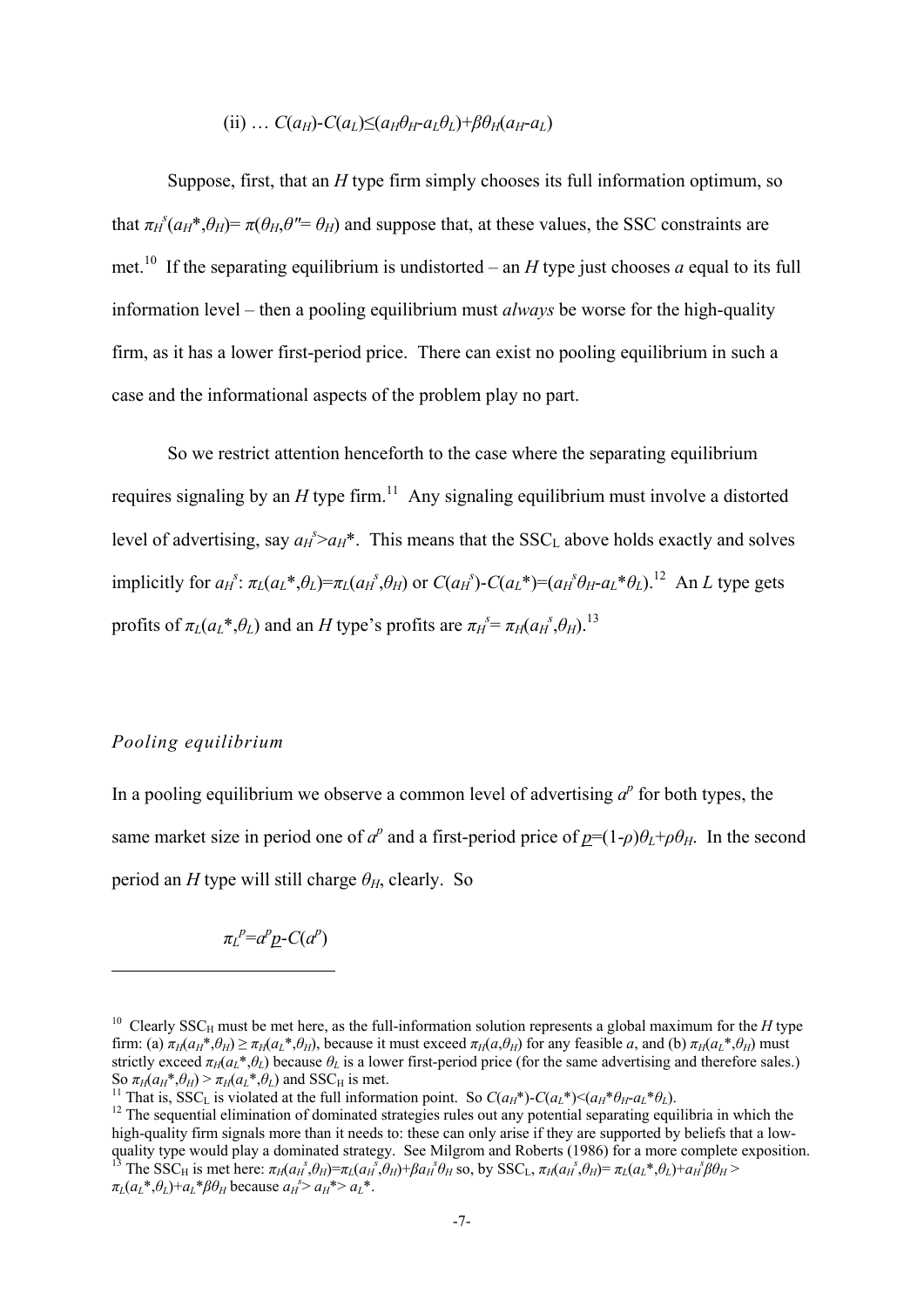$$
\pi_H^{\ p} = a^p \underline{p} - C(a^p) + \beta a^p \theta_H = a^p \{\underline{p} + \beta \theta_H\} - C(a^p)
$$

Maximizing pooling profits for an *H* type firm over  $a^p$  implies some optimal  $a^p$ , denoted  $a^{p*}$ , where  $a^{p*}=f^{-1}\{p+\beta\theta_H\}$ . Thus

$$
\pi_H^{\ p} = a^{p} * \{p + \beta \theta_H\} - C(a^{p}*)
$$

An *L* type must choose the same level of advertising and price so:

$$
\pi_L{}^p(a^{p*}, \underline{p}) = a^{p*} \underline{p} \cdot C(a^{p*}) = \pi_H{}^p \cdot \beta \theta_H a^{p*}
$$

If a pooling equilibrium is to prevail it must be the case that maximized profits for an *H* type firm in the pooling equilibrium exceed the profits available when the firm credibly signals its type. That is, pooling can occur only if  $\pi_H^p(a^p *_{p} p)$ - $\pi_H(a^p A^s_{p} \ge 0$  or

$$
a^{p*}\{p+\beta\theta_H\} - C(a^{p*}) \ge a_H^s \theta_H(1+\beta) - C(a_H^s)
$$

1

Note that this condition is more likely to hold the higher is *ρ* (as higher *ρ* increases both *p* and  $a^{p*}$  and so, therefore, it increases  $\pi$ <sup>*P*</sup>( $a^{p*}$ ,*p*)).<sup>14</sup><sup>,15</sup>

 Figure One presents a pictorial representation of these potential equilibria. The solid curves are isoprofits for a low type firm in *a*-*p* space, the dashed curves are those for a high type.<sup>16</sup> The heavier lines  $a_i(p)$  for  $i=L,H$  denote loci of optimal market size choices for each firm type, accurately perceived by consumers, for any value of *p*. From our earlier discussion these are upward-sloping and that for the high type lies above that for the low type.

<sup>&</sup>lt;sup>14</sup> Note that  $a_H^s$  is defined by  $\pi_L(a_L^*, \theta_L) = \pi_L(a_H^s, \theta_H)$  or  $a_L^* \theta_L$ -C( $a_L^*$ )= $a_H^s \theta_H$ -C( $a_H^s$ ) which is unaffected by  $\rho$ . Also,  $a^{p*}=f^1\{p+\beta\theta_H\}$  so  $da^{p*}/d\rho=f^{1'}\{\}(\theta_H-\theta_L)>0$  by the convexity of  $C(.)$ . Of course,  $a^{p*}$  is chosen to maximize  $\pi_H(a^p * p)$ , so the effect of any induced change in  $a^{p*}$  on  $\pi_H(a^{p*} p)$  is second-order only.<br><sup>15</sup> As is commonly the case in these sorts of models, any pooling equilibria will not survive the imposition of

refinements such as Cho and Kreps' (1987) intuitive criterion.

 $16$  Technically these isoprofits are not all continuous in the way they are illustrated here. For example, a firm that is perceived to be a low type can not charge a price greater than *θL*. If it does so it will make no sales and so the appropriate isoprofit is then that associated with profits of  $-C(a)$ .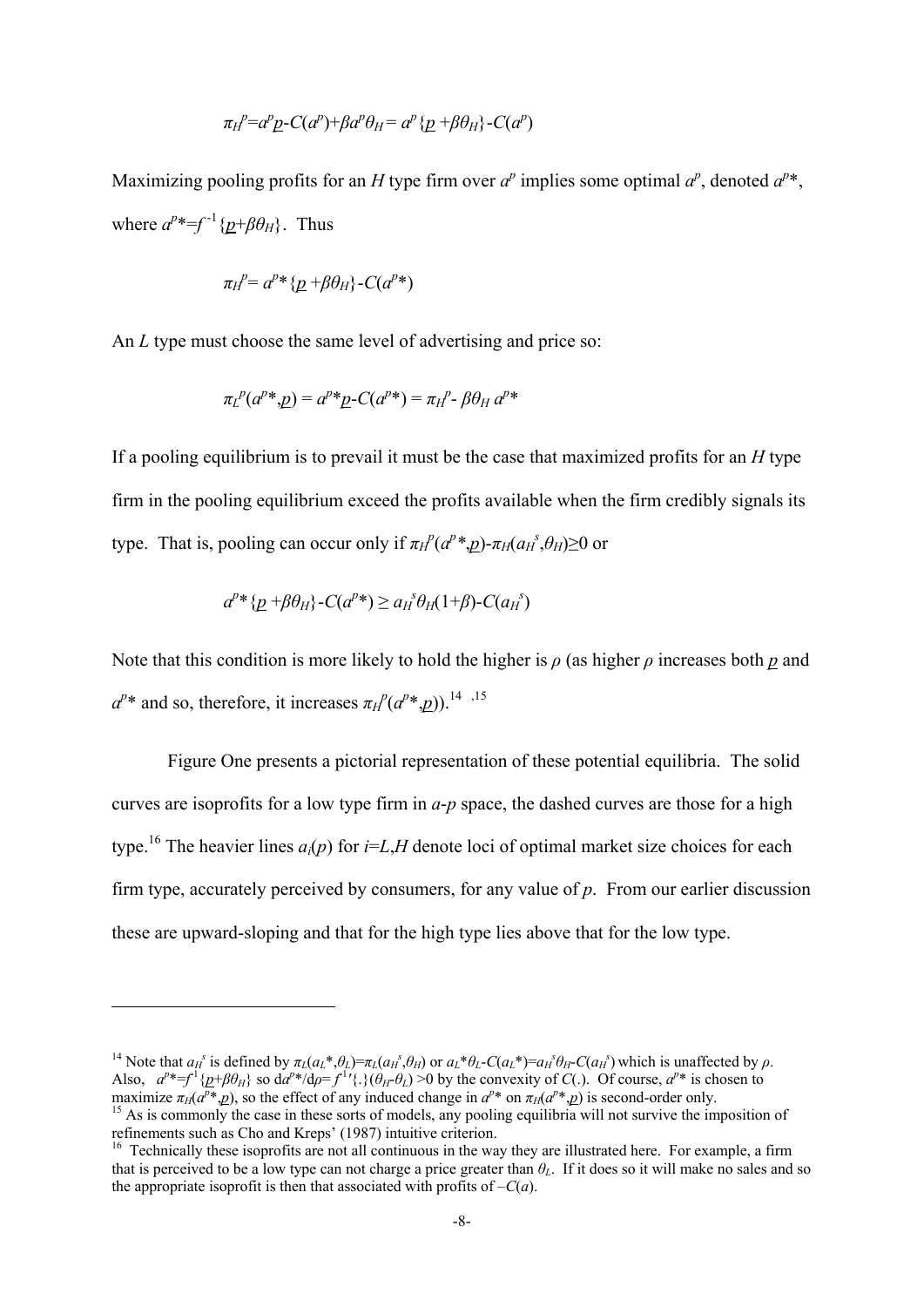

*Figure One: Pooling and separating equilibria* 

A pooling equilibrium here involves both types setting a price of  $p$  and a market size of  $a^p$ . Note that the high type firm chooses *a* optimally in this outcome given the pooling price, but the low type advertises more than it would optimally at *p*, in order to make it indistinguishable to consumers from a high type. It is, of course, better off in this outcome, earning profits of  $\pi L^p$ , than if its type were revealed, in which case it would earn only  $\pi L^*$ . Turning to separating equilibria, all points in the cross-hatched area are potentially separating PBE: in all of them a low type is better off being revealed and earning  $\pi_L^*$  but a high type does better than if it were taken to be a low type. However, our restriction on beliefs that consumers attach zero probability to a firm playing a dominated strategy rules out all of these outcomes except that which is best for the high type: where the low type chooses  $\theta_L$  and  $a_L^*$ for profits of  $\pi_L^*$  and the high type chooses  $\theta_H$  and  $a_H^s$  for profits of  $\pi_H^s$ .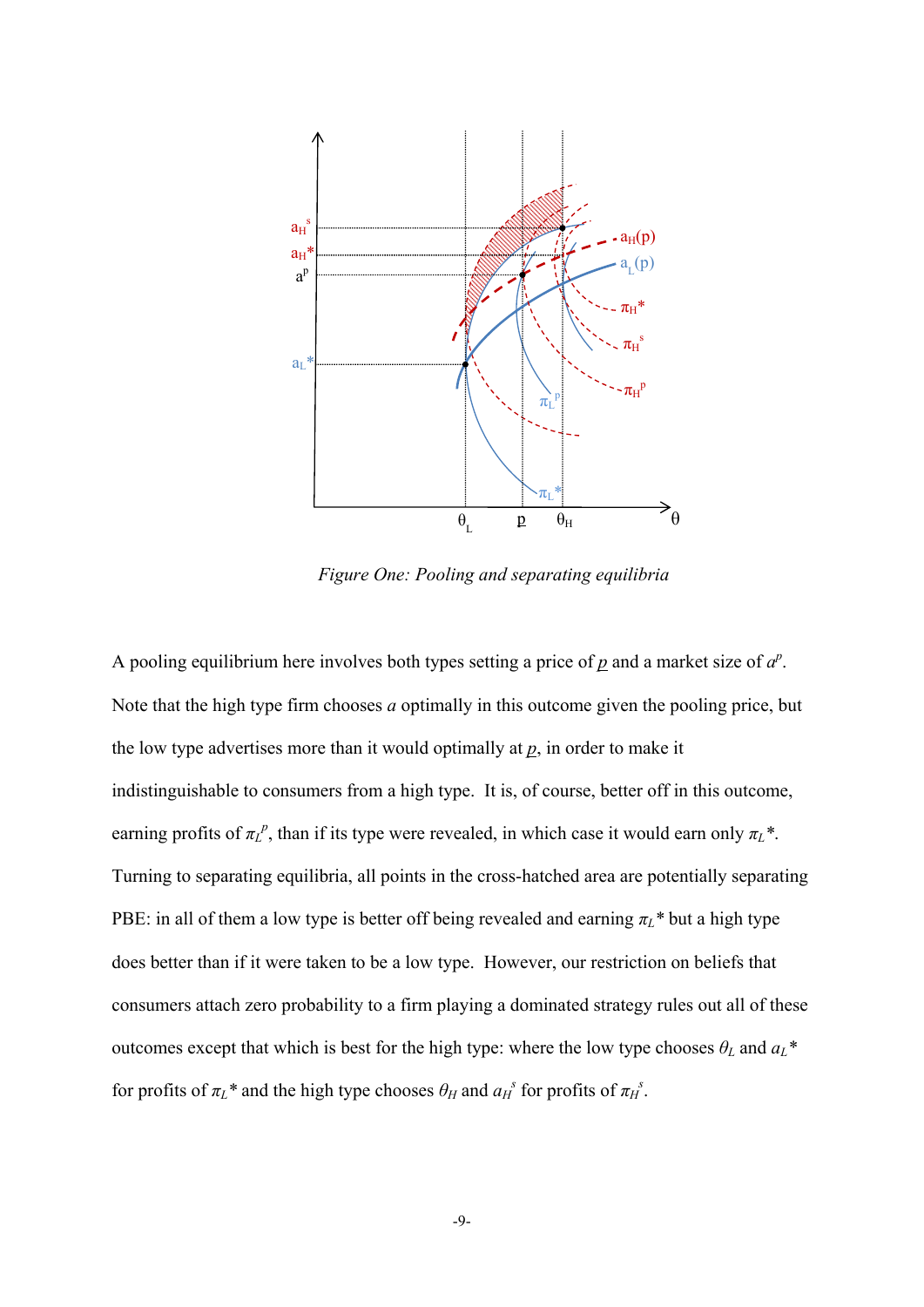To see this,17 consider a high type firm choosing some particular *a*-*p* combination in the interior of the cross-hatched area. This can be sustained as a PBE, with the low type choosing  $\theta_L$  and  $a_L^*$ , if consumers believe that any deviation from that point that is profitable for a high type, say to one with the same market size but a higher price, would indicate a low type. With such beliefs – which are not ruled out by the PBE equilibrium concept alone – such a deviation would be unprofitable for the high type and the original conjectured equilibrium would stand. But such a deviation would be a dominated strategy for a low type firm, as it is worse off than if it stayed with  $\theta_L$  and  $a_L^*$ . Accordingly, consumers should place zero probability on such a deviation coming from a low type; this implies it is from a high type, for whom it is profitable, and the original conjectured equilibrium fails.

## **Initial stage**

1

Before a risk-neutral firm learns its own type, might it wish to invest in increasing *ρ* to the point where a pooling equilibrium subsequently prevails? Note first that expected profits *ex ante* will depend on whether parameters lead to a separating or a pooling equilibrium. In the separating case we have  $EIT^{\epsilon} = \rho \pi_H^s(a_H^s, \theta_H) + (1-\rho)\pi_L^s(a_L^*, \theta_L)$ . With SSC<sub>L</sub> holding exactly,  $\pi_L{}^s(a_L*, \theta_L) = \pi_L(a_H{}^s, \theta_H) = \pi_H(a_H{}^s, \theta_H) - \beta a_H{}^s \theta_H$  so expected profits *ex ante* are  $E\Gamma^s = \pi_H{}^s(a_H{}^s, \theta_H)$  $(1-\rho)\beta a_H^{\ \ s}\theta_H$ . And if a pooling equilibrium were to prevail then expected profits *ex ante* would be  $E\Pi^p = \rho \pi H^p (a^p * p) + (1 - \rho) \pi L^p (a^p * p)$ . We know that this will occur *ex post* only if  $a^{p*}\{p + \beta \theta_H\} - C(a^{p*}) \ge a_H^{\ s} \theta_H(1+\beta) - C(a_H^{\ s})$  and it is clear that this is violated at low  $\rho$ .<sup>18</sup> Let the critical value of  $\rho$  at which the *ex post* equilibrium switches from separating to pooling – be denoted *ρ*\*.

<sup>&</sup>lt;sup>17</sup> This reasoning closely follows that of Milgrom and Roberts (1986) pp. 804-5.

<sup>&</sup>lt;sup>18</sup> In the limit at  $\rho=0$  there are only *L* types and any equilibrium is trivially a separating equilibrium.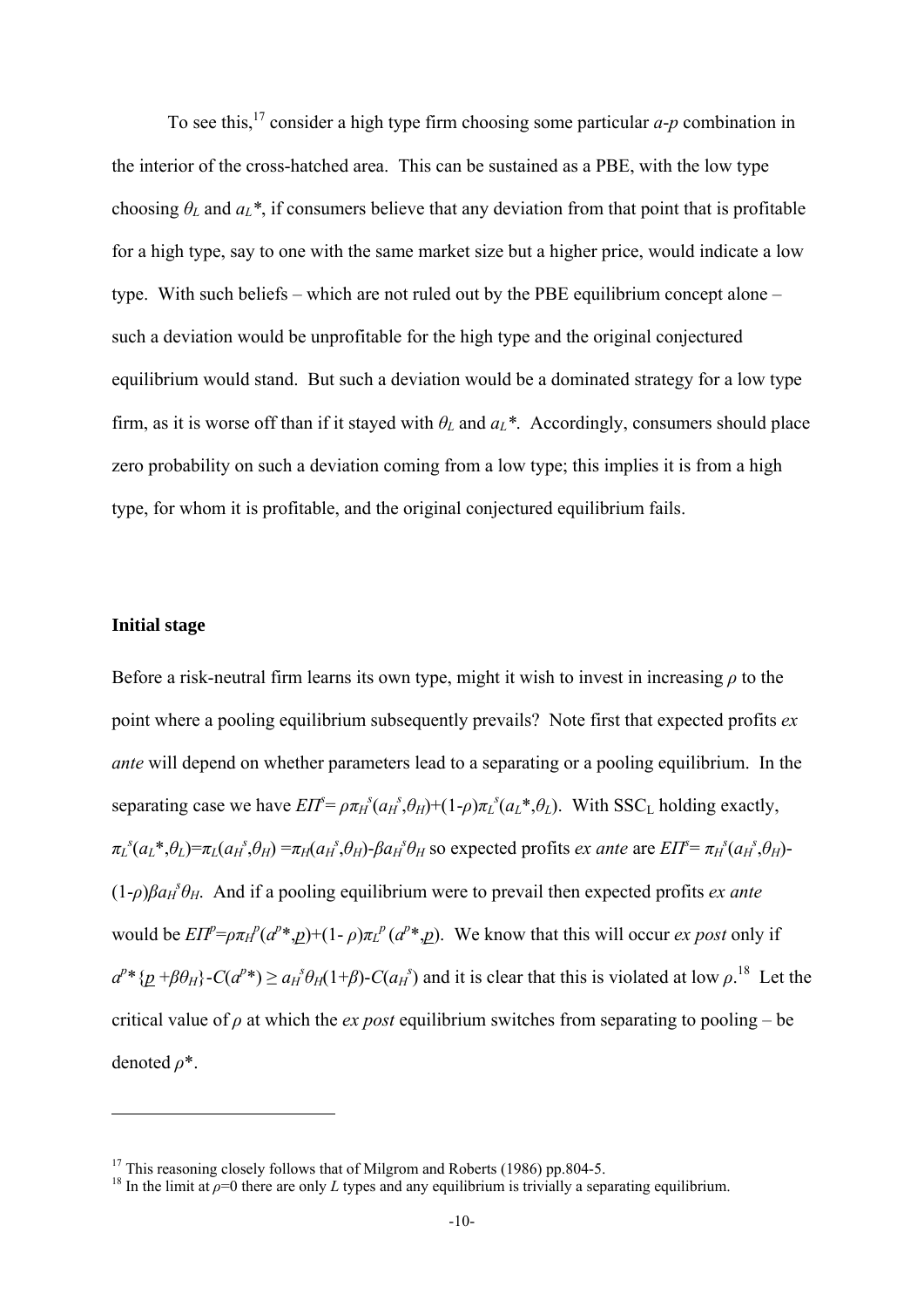For  $\rho \le \rho^*$ , as  $\rho$  has no effect on either  $\pi_H^s(a_H^s, \theta_H)$  or  $\pi_L^s(a_L^*, \theta_L)$  (because both  $a_L^*$  and  $a_H^s$  are independent of  $\rho$ ) so an increase in  $\rho$  raises  $\Pi^s$  only insofar as it shifts the weight across these two components onto the greater of the two,  $\pi_h^s(a_h^s, \theta_h)$ , which exceeds  $\pi_L^s(a_L^*, \theta_L)$  by the *H* type firm's second-period profits,  $\beta a_H^s \theta_H$ . Hence, unsurprisingly:

## ∂*EΠ<sup>s</sup>* /∂*ρ*= *βaH s θH*>0

Note, particularly, that the slope of  $E\Gamma F$ <sup>*s*</sup> with respect to  $\rho$  is constant.

Turning to pooling profits, for an *L* type firm in a pooling equilibrium (i.e. for *ρ*>*ρ*\*) these must exceed the profits it would obtain from separating, by direct revealed profitability arguments. Certainly, then, for any  $\rho > \rho^*$  it must be the case that  $E\Gamma P > E\Gamma P$ <sup>*s*</sup> (as the former is a convex combination of two elements that are each greater than those combined in the latter with the same weights) and, furthermore,  $EIP^p$  must be increasing in  $\rho$  more steeply than  $EIP^s$ (as the former averages two values both themselves increasing in  $\rho$ .) As a result, for  $\rho \leq \rho^*$ , because the *ex post* equilibrium is a separating equilibrium, the *ex ante* expected profits are given by *EΠ*<sup>*s*</sup> and for  $\rho$ >*ρ*<sup>\*</sup>, because the *ex post* equilibrium is a pooling equilibrium, the *ex ante* expected profits are given by  $EIP^p$ . Exactly at  $p = p^*$  there must be a discrete jump in *ex ante* expected profits from  $E\Gamma^s$  to  $E\Gamma^p$  (a jump because  $\pi_H^s(a_H^s, \theta_H) = \pi_H^p(a^{p*} \cdot \rho)$  at that point but  $\pi_L^s(a_L^*, \theta_L) < \pi_L^p(a^{p*}, \underline{p})$ , so the weighted average of  $\pi_H^p(a^{p*}, \underline{p})$  and  $\pi_L^p(a^{p*}, \underline{p})$  must exceed the same-weighted average of  $\pi_H^s(a_H^s, \theta_H)$  and  $\pi_L^s(a_L^*, \theta_L)$ .)

Suppose the cost of investing in  $\rho$  takes the form  $I + k(\rho - \rho^0)$  for some constant  $k > 0$ , some  $\bar{\rho} \le 1$  and assuming  $\bar{\rho} \ge \rho \ge \rho^0$ , where  $\rho^0 > 0$  denotes the 'default' value of  $\rho$  – that value that will occur if the firm makes no *ex ante* investment. That is, suppose this cost function involves a constant marginal cost. Then only one of two outcomes can occur. Either the firm will make no *ex ante* investment in  $\rho$ : if the total cost of it exceeds the total benefit from an increase in *EΠ*. On the other hand, if the total cost is less than the potential gain then the firm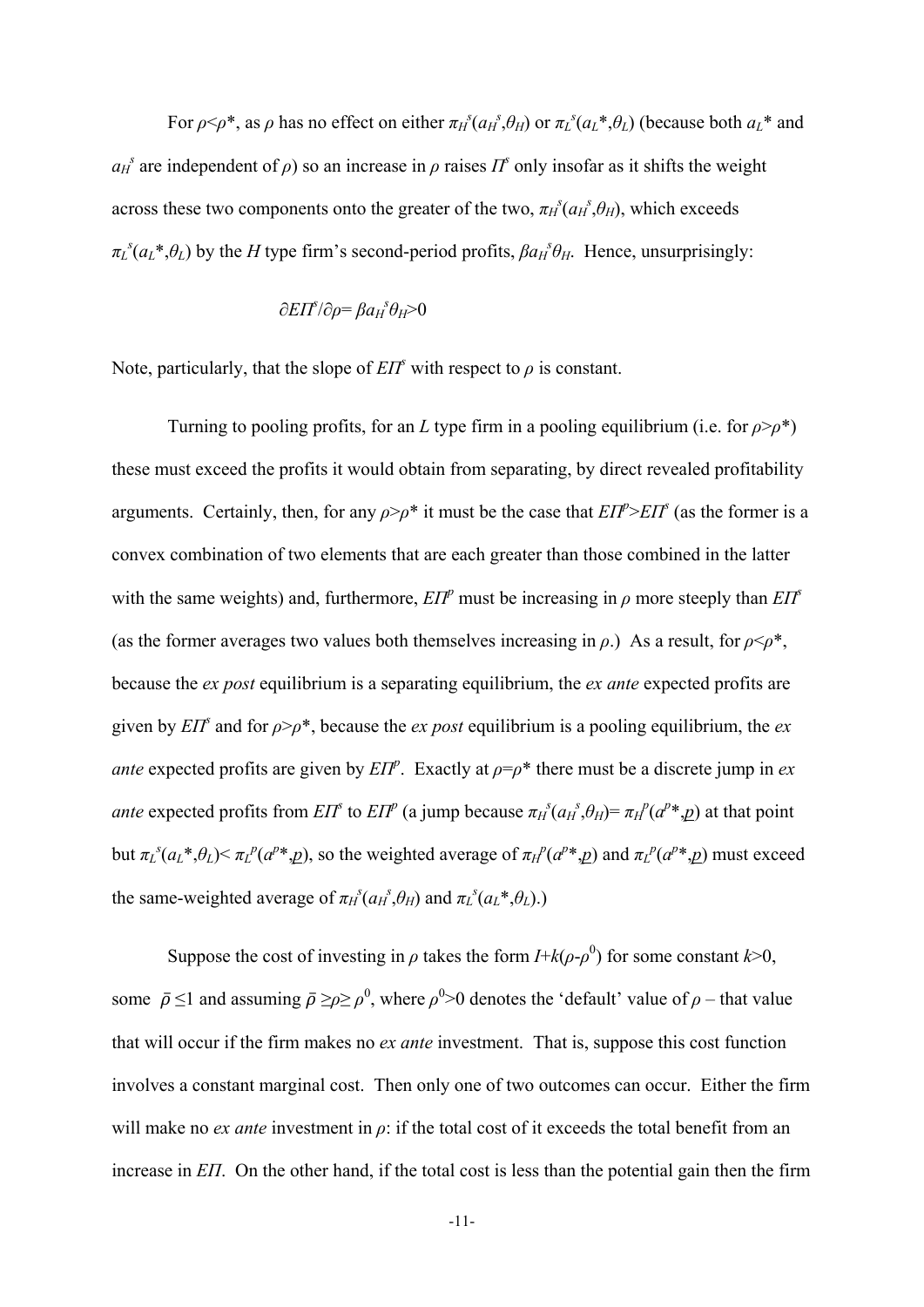*will* make some *ex ante* investment in  $\rho$  but, importantly, it will always invest beyond  $\rho^*$ (indeed, to the maximum feasible  $\rho = \overline{\rho}$ .) That is, if  $\overline{\rho}$  is sufficiently close to one, the firm will invest sufficiently in  $\rho$  that a pooling equilibrium will prevail *ex post*. The reasons for this are, first, the discrete break in profits at *ρ*\* and, second, the fact that marginal profit gains are linear in  $\rho$  below  $\rho^*$ <sup>19</sup>

More generally, however, with an increasing and convex cost function for this investment we could in principle observe an interior equilibrium at any value of *ρ*. Our claim is simply that the addition of this *ex ante* stage makes the pooling outcome more likely, in the sense described above, due to the convexity of *ex ante* expected profits in *ρ*.

## **A specific example**

<u>.</u>

Consider the model just discussed but with two adjustments: suppose that the advertising cost function takes the specific form  $C(a) = \frac{1}{2}ca^2$  for some constant *c* and normalize the low quality *θ<sup>H</sup>* to zero. Now our full information solutions can be made explicit. An *L* type will seek to maximize  $\pi_L = a_L \theta_L - \frac{1}{2}c(a_L)^2$  over  $a_L$  yielding  $a_L^* = \pi_L^* = 0$ . An *H* type will seek to maximize  $\pi_H$  $= a_H \theta_H (1+\beta)$ - $\frac{1}{2}c(a_H)^2$  over  $a_H$ . This implies  $a_H^*=(1+\beta)\theta_H/c$ . As before, if we write  $\pi_H$  as  $a_{H}p_{I}+\beta a_{H}p_{2}-\frac{1}{2}c(a_{H})^{2}$  then our FOC for  $a_{H}$  is  $a_{H}=(p_{I}+\beta p_{2})/c$  so an increase in either  $p_{I}$  or  $p_{2}$ will mean a higher optimal level of advertising. Also, we can now see explicitly that  $a_L^*$  $a_H^*$  and that both of these choices are unique maximisers.

With respect to separating equilibria, we have:

<sup>&</sup>lt;sup>19</sup> To see this result, suppose that it is profitable to invest positively in some  $\rho$  where  $\rho$  exceeds  $\rho^0$  but is less than  $\rho^*$ . The MC of a small increase in  $\rho$  is then *k* and if this is less than the constant marginal benefit ( $\beta a_H^{\ s} \theta_H$ ) then it will pay to increase the investment beyond  $\rho^*$  (to  $\rho = \overline{\rho}$ , in fact, given that the marginal profit gain discretely *increases* at  $\rho^*$ ); if not, then it must raise profits to reduce the investment in  $\rho$  and, at  $\rho = \rho^0$ , to save the fixed investment cost *I*.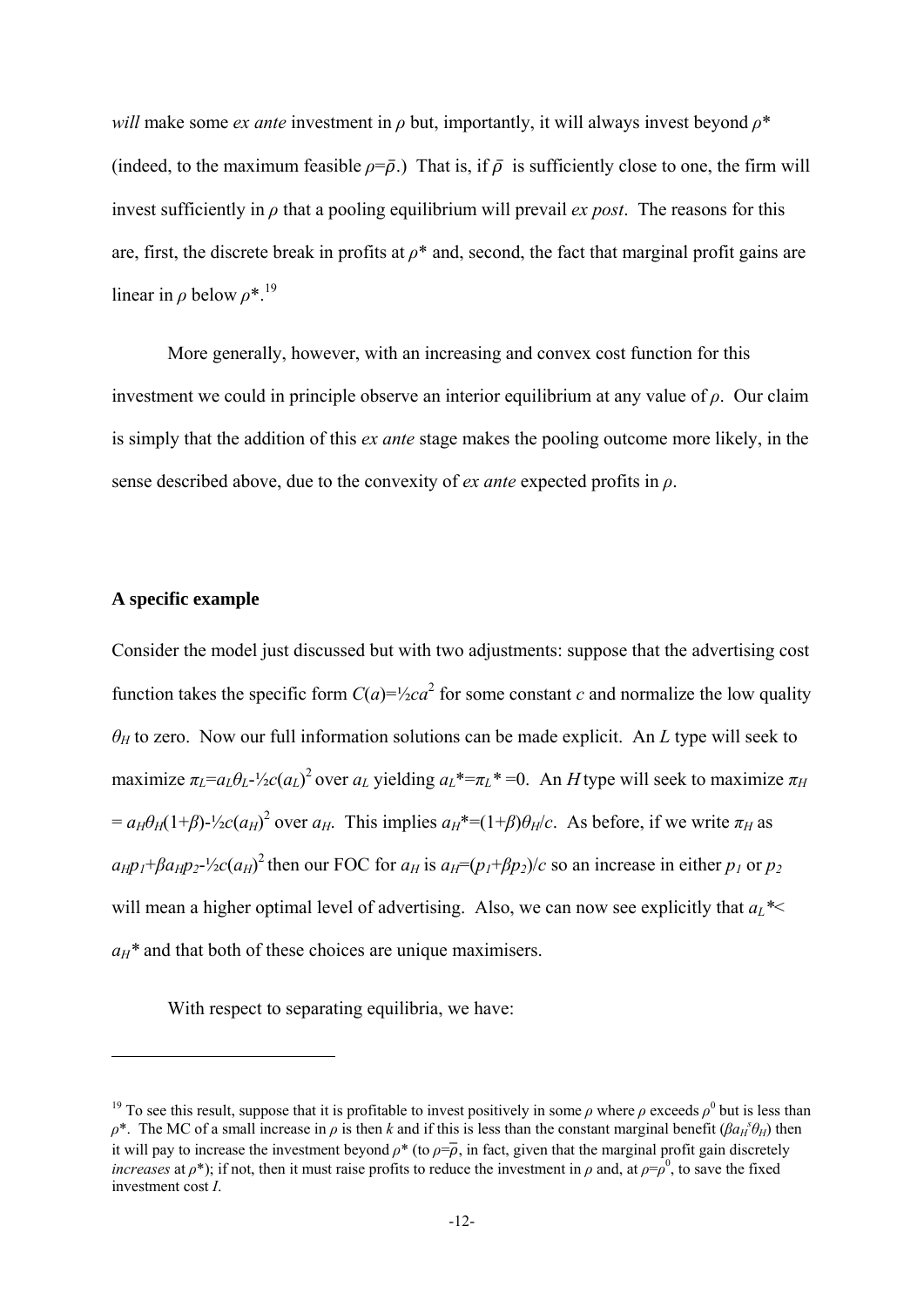$$
\Pi(\theta_L, \theta'' = \theta_L) = -\frac{1}{2}c(a_L)^2
$$
\n
$$
\Pi(\theta_L, \theta'' = \theta_H) = a_H \theta_H - \frac{1}{2}c(a_H)^2
$$
\n
$$
\Pi(\theta_H, \theta'' = \theta_L) = -\frac{1}{2}c(a_L)^2 + \beta a_L \theta_H
$$
\n
$$
\Pi(\theta_H, \theta'' = \theta_H) = a_H \theta_H - \frac{1}{2}c(a_H)^2 + \beta a_H \theta_H
$$

And our no-mimicking constraints become:

$$
SSC_{L}: \qquad (i) \ldots \frac{1}{2}c(a_{H}^{2}-a_{L}^{2})\geq (a_{H}\theta_{H})
$$

$$
SSC_H: \qquad \qquad (ii) \ldots \frac{1}{2}c(a_H^2-a_L^2) \leq (a_H \theta_H) + \beta \theta_H(a_H-a_L)
$$

We can now be explicit about the parameter restriction that rules out an undistorted separating equilibrium. If  $\pi_H^s(a_H^s, \theta_H) = \pi_H^s(a_H^s, \theta_H)$  then  $\pi_H^s(a_H^s, \theta_H) = \frac{1}{2}(1+\beta)^2 \theta_H^s$  and  $\pi_L^s(a_L^*, \theta_L) = 0$  and we require that, at these values, the SSC<sub>L</sub> constraint is not met.<sup>20</sup> That is, we assume that  $\frac{1}{2}c((a_H^*)^2-(a_L^*)^2)\leq (a_H^*\theta_H)$  or, substituting in from above,  $(1+\beta)\leq 2$ . Consequently, our restriction that *β*<1 is sufficient to meet this condition.

So any signaling equilibrium must involve a distorted level of advertising, which means that the SSC<sub>L</sub> above holds exactly and solves for  $a_H^s = 2\theta_H/c$ . An *L* type gets profits of  $\pi_L(a_L^*, \theta_L) = 0$ , an H type's profits are  $\pi_H^s = \pi_H(a_H^s, \theta_H) = 2\beta \theta_H^2/c$  and it is easily verified that  $SSC<sub>H</sub>$  is satisfied.

Turning to a pooling equilibrium, now  $p = \rho \theta_H$  and:

$$
\pi_L^{\ p} = a^p \underline{p}^{-1/2} c (a^p)^2 = a^p \rho \theta_H^{-1/2} c (a^p)^2
$$
  

$$
\pi_H^{\ p} = a^p \underline{p}^{-1/2} c (a^p)^2 + \beta a^p \theta_H = a^p (\rho + \beta) \theta_H^{-1/2} c (a^p)^2
$$

Maximizing an *H* type firm's pooling profits over  $a^p$  implies  $a^{p*} = (\rho + \beta)\theta_H/c$ . Thus

$$
\pi_H^p(a^{p*},\underline{p})=(\rho+\beta)^2\theta_H^2/2c
$$

1

 $20$  Again, SSC<sub>H</sub> must be met here.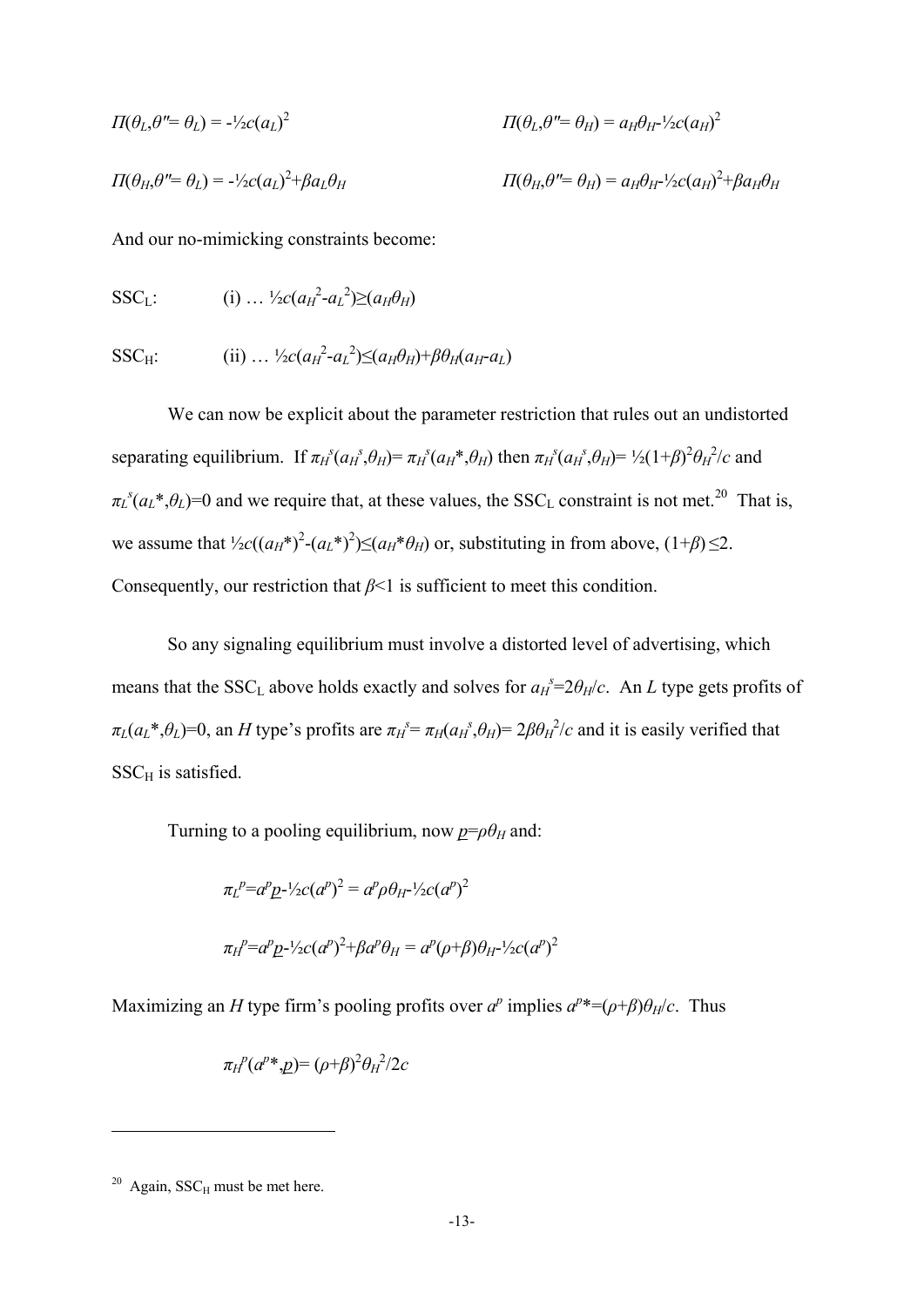An *L* type must choose the same level of advertising and price so:

$$
\pi_L{}^p(a^{p*}, \underline{p}) = a^{p*} \rho \theta_H - \frac{1}{2}c(a^{p*})^2 = (\rho + \beta)(\rho - \beta)\theta_H^2 / 2c
$$

Consequently, pooling will occur only if  $\pi$ <sup>*H*</sup>( $a^p$ <sup>\*</sup>,*p*)- $\pi$ *H*( $a$ <sup>*H*</sup>, $\theta$ *H*)≥0 or

$$
(\rho+\beta)^2\theta_H^2/2c \ge 2\beta\theta_H^2/c \text{ or } (\rho+\beta)^2 \ge 4\beta
$$

As noted earlier, this condition is more likely to hold the higher is *ρ*. Furthermore, it solves for the critical value  $\rho^* = 2\beta^2 - \beta$ : for  $\rho$  below this the separating equilibrium prevails, for  $\rho$ above it we observe a pooling equilibrium.

Rolling back to the initial stage of investment in  $\rho$ , we now have  $E\Pi^{\tilde{s}}=$  $\rho \pi_H^s(a_H^s, \theta_H) + (1-\rho) \pi_L^s(a_L^*, \theta_L) = 2\rho \beta \theta_H^2/c$  and  $E\Pi^p = (\rho + \beta)[2\rho \beta + \rho - \beta] \theta_H^2/2c$ . From these we can see that  $dE\left(\frac{I}{I}\right) = 2\beta\theta_H^2/c$  which is a constant, as noted above, and that  $dE\left(\frac{I}{I}\right)$  $=$ { $\rho$ (2*β*+1)+*β*<sup>2</sup>} $\theta$ <sup>*H*</sup>/*c*. The slope of *EΠ*<sup>*p*</sup> with respect to *ρ* exceeds that of *EΠ*<sup>*s*</sup> when  $\rho(2\beta+1)+\beta^2>2\beta$  i.e.  $\rho > \beta(2-\beta)/(2\beta+1)$ . It is straightforward to see that this occurs at a value of *ρ* strictly less than  $\rho^*$ , reaffirming our earlier finding that the slope of *EΠ*<sup>*p*</sup> with respect to changes in  $\rho$  must exceed that of *EΠ*<sup>*s*</sup> for all  $\rho > \rho^*$ .

In this case, then, we will observe *ex ante* expected (separating) profits when  $\rho \leq \rho^* = 2\beta^{\frac{1}{2}}$ -*β* and (pooling) profits when *ρ* weakly exceeds  $\rho^*$ . But we can show that *EIT*<sup>s</sup> *EΠ*<sup>*p*</sup> at a value of *ρ* that is strictly less than  $\rho^{*21}$  so  $EIT|_{\rho^{*}} > EIT|_{\rho^{*}}$ , as argued previously. So if the *ex ante* cost of investing in *ρ* takes the form *I*+*kρ* for some positive constant *k*, and if  $k > 2\beta\theta_H^2/c$  then the firm will either make no *ex ante* investment in  $\rho$  or will invest beyond  $\rho^*$ to  $\rho = \overline{\rho}$ .

<u>.</u>

<sup>&</sup>lt;sup>21</sup> Equating *EIT*<sup>*s*</sup> and *EIT*<sup>*p*</sup> solves for  $\rho$ "= $\beta((1-\beta)+(2+\beta^2)^{1/2})/(1+2\beta)$ . But  $\beta$ <1 so  $\beta^2$ < $\beta$ <1 so  $(2+\beta^2)^{1/2}$ <2 hence  $\rho$ "< *β*(3-*β*)/(1+2*β*). This expression is less than *ρ*<sup>\*</sup> if *β*(3-*β*)<(1+2*β*)(2*β*<sup>½</sup>-*β*) or 3*β*-*β*<sup>2</sup><2*β*<sup>½</sup>-2*β*<sup>2</sup> or 0<2*β*<sup>½</sup>- $4\beta + 4\beta\beta^{1/2} - \beta^2$  or  $0 < 2 - 4\beta^{1/2} + 4\beta - \beta\beta^{1/2}$  or  $4\beta + 2 > 4\beta^{1/2} + \beta^{1/2}\beta$ . But  $4\beta > 4\beta^{1/2}$  and  $2 > \beta^{1/2}\beta$  so  $\rho'' < \rho^*$ .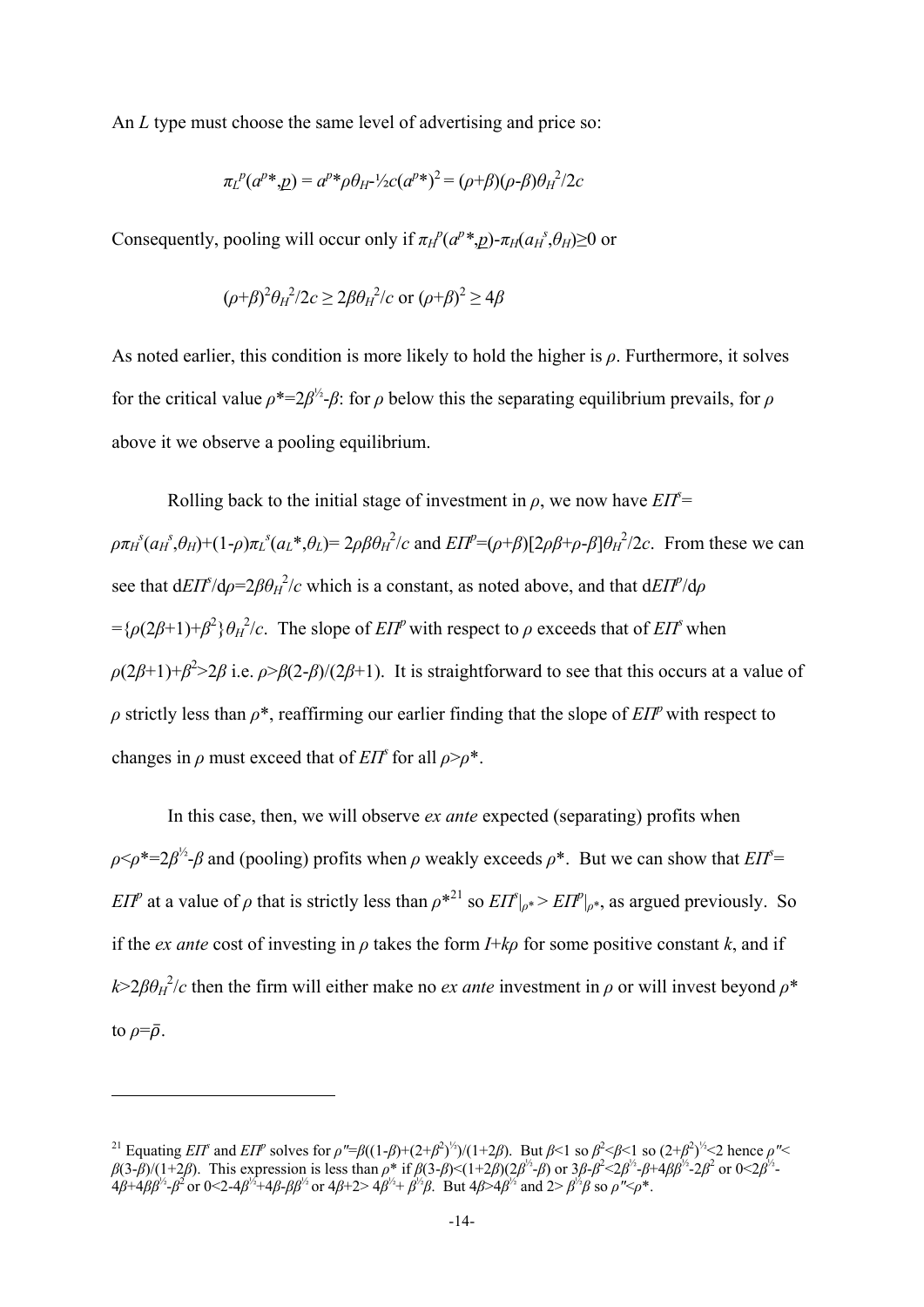Figure Two illustrates this case for  $\theta_H=0.8$ ,  $\beta=0.25$  and  $c=0.2$ , which imply that  $\rho^*$ =0.75. Expected separating profits are now *EIT*<sup> $\epsilon$ </sup>=1.6 $\rho$  and expected pooling profits are *EΠ*<sup>*p*</sup>=0.1(4*ρ*+1)(6*ρ*-1) so the slope of the former with respect to *ρ* is constant at 1.6 and of the latter is  $0.48\rho + 0.2$ : the latter is steeper than the former for any  $\rho > 7/24 \approx 0.292$ . The weak convexity of overall expected profits in  $\rho$  is clear. And  $EIT = EIT^p$  at  $\rho \approx 0.6478$ , which is indeed less than *ρ*\*.



*Figure Two: Profits against ρ*

Turning to the costs of making an investment in  $\rho$ , take the simple case where  $I=0$  so the cost is just  $k(\rho \text{-} \rho^0)$  for some constant *k*. As noted earlier we will now observe either  $\rho = \rho^0$ or  $\rho = \bar{\rho}$ . Suppose  $\rho^0$  occurs at some value of  $\rho \leq \rho^*$  so the firm faces *EIT*<sup>*s*</sup> if it should make no up-front investment. The marginal gain from a small increase in  $\rho$  is then 1.6-k. Clearly if  $k$ <1.6 then  $\rho$  should be increased and, as when  $\rho$  reaches  $\rho^*$  we observe a regime change and the firm now faces a marginal profit gain that is even greater, so  $\rho$  should be increased to  $\bar{\rho}$ .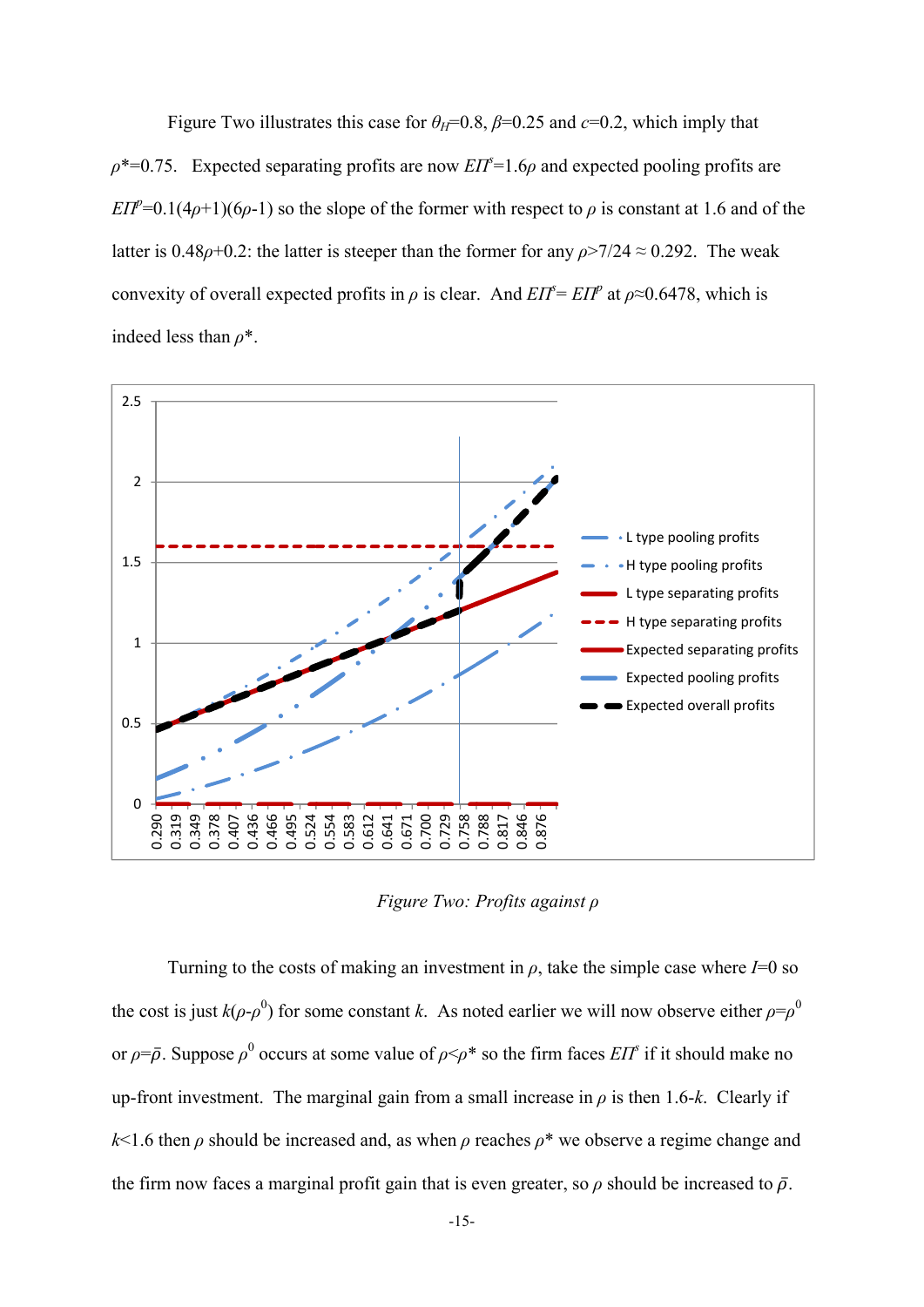But this might occur even if  $k > 1.6$ , because of the discrete increase in profits at  $\rho^*$ . The expected profits from raising  $\rho$  above  $\rho^*$  are  $EIP^2 = 0.1(4\rho+1)(6\rho-1)$ - $k(\rho-\rho^0)$  while doing nothing yields  $EIT = 1.6\rho^0$ . It will then be profitable to invest to  $\bar{\rho}$  if 2.5- $k(1-\rho^0) > 1.6\rho^0$  or  $k \leq (2.5-1.6\rho^0)/(1-\rho^0)$ . This can hold for a wide range of parameters (e.g. if  $\rho^0=0.5$  and  $\bar{\rho}=1$ ) then this will be satisfied for any  $k<3.4$ .)

#### **Conclusion**

In this paper we propose a possible explanation for uniform pricing by producers of recorded music, based on a pooling equilibrium prevailing in a model of different quality products, unobservable to consumers prior to consumption. We build a simple model of advertising that is not purely dissipative but also affects market size and two-period demand and we show that an ability to invest in the probability of success before it is realized – which we associate with record companies' A&R expenditures – makes such a pooling equilibrium more likely. Our explanation contains elements of the factors cited in Orbach (2004) as possible reasons for the uniform pricing of movie theatre tickets, particularly uncertainty surrounding the success of newly released movies – an uncertainty that applies to firms in the first stage of our game and consumers in the second – and concerns that prices would be interpreted as quality signals.